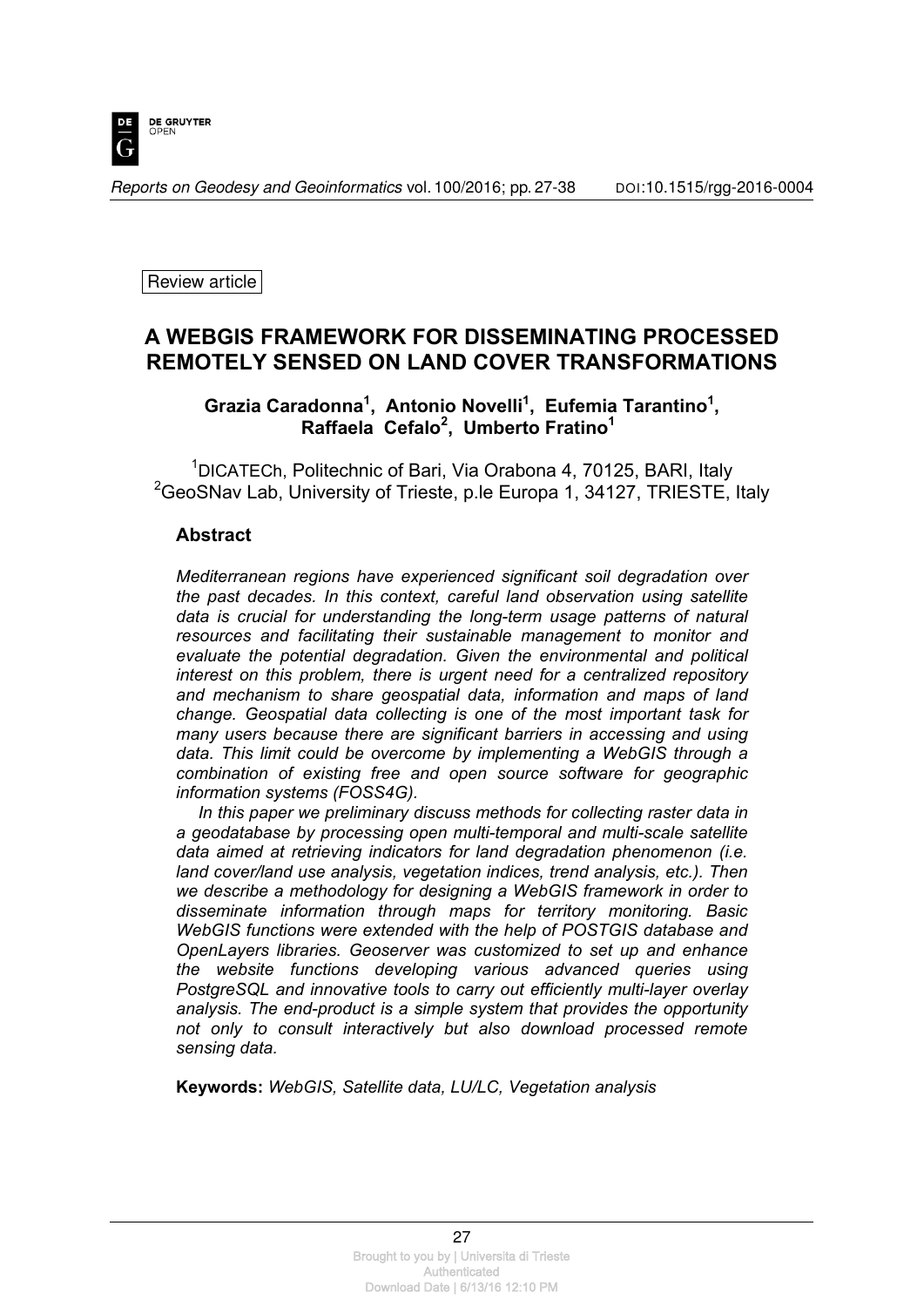### **1. Introduction**

Desertification is the persistent degradation of dryland ecosystems due to anthropogenic activities and variability in climate (Varghese & Singh, 2016). Agenda 21, as approved by the United Nations Conference on Environment and Development (UNCED), defines desertification as "land degradation in arid, semi-arid and dry sub-humid areas resulting from various factors, including climatic variations and human activities"(Sombroek & Sene, 1993). However, it's very difficult to distinguish the main cause (Meyer & Turner, 1992). Nowadays, the phenomenon is considered as a major environmental issue for the  $21<sup>st</sup>$  century (Bank, 2003) because it reduces the soil fertility involving ecological and economic processes that characterize the environment at different geographic scales.

Several projects were developed all over the world to study and evaluate desertification. Among the projects funded by the European Commission, the MEDALUS Project (Mediterranean Desertification and Land-use) identified regions that are environmentally sensitive areas (ESAs) (Brandt & Thornes, 1996; Kosmas, Kirkby, & Geeson, 1999). Italy, together with Spain, Portugal and Greece, is one of the countries in Europe most affected by this phenomenon, mainly in some coastal areas of the southern regions (Puglia, Basilicata, Calabria), and on the main islands (Sicily and Sardinia) (Coscarelli, Caloiero, Minervino, & Sorriso-Valvo, 2015). Land use and vegetation dynamics analyses demonstrated to be some of the key elements for its correct interpretation aimed at the sustainable management of environmental resources (Sepehr, Hassanli, Ekhtesasi, & Jamali, 2007).

According to several studies, remote sensing can help in generating a significant amount of information needed to evaluate the vegetation cover distribution (Harris, Carr, & Dash, 2014; Im et al., 2012; Muthumanickam et al., 2011), landscape degradation in arid and semiarid environments monitoring (Chen, Sakai, Moriya, Koyama, & Cao, 2013) and the environmental change for desertification assessment (Lam, Remmel, & Drezner, 2010; Weiers, Bock, Wissen, & Rossner, 2004). Overlaying desertification severity maps interpreted from multi-temporal satellite imagery in a GIS platform (Liu, Gao, & Yang, 2003) allows to accurately assess trend analysis thanks to continuous observations, thereby supporting the prediction and management of this problem (Han, Zhang, Zhang, & Wan, 2015).

Some of the best methods available to quantify desertification are the assessment of loss of vegetation through vegetation indices analysis, i.e. the Normalized Vegetation Index (NDVI) and the Land Cover/Land Use (LULC) map interpretation. The Normalized Vegetation Index is the most usually used vegetation index (Tucker, 1979) to map spatial and temporal variation in vegetation (Lamchin et al., 2016). It varies in a range of -1 to +1 and it is provided from many satellite datasets at different spatial and time resolution. NDVI alone does not reflect drought or non-drought condition; it demonstrated its effectiveness in monitoring the desertification process if related to the environmental analysis.

Land Use/Land Cover maps are indispensable for further understanding of land change mechanism and modelling the impact of change on the environmental and associated ecosystem at different scales (Turner et al., 1995). Several methodologies can be used to generate LULC maps but some of them are expensive and generally not convenient for mapping large areas. Artificial neural networks (ANNs) behave as general pattern recognition systems and assume no prior statistical model for input data, so they represent an excellent technique to change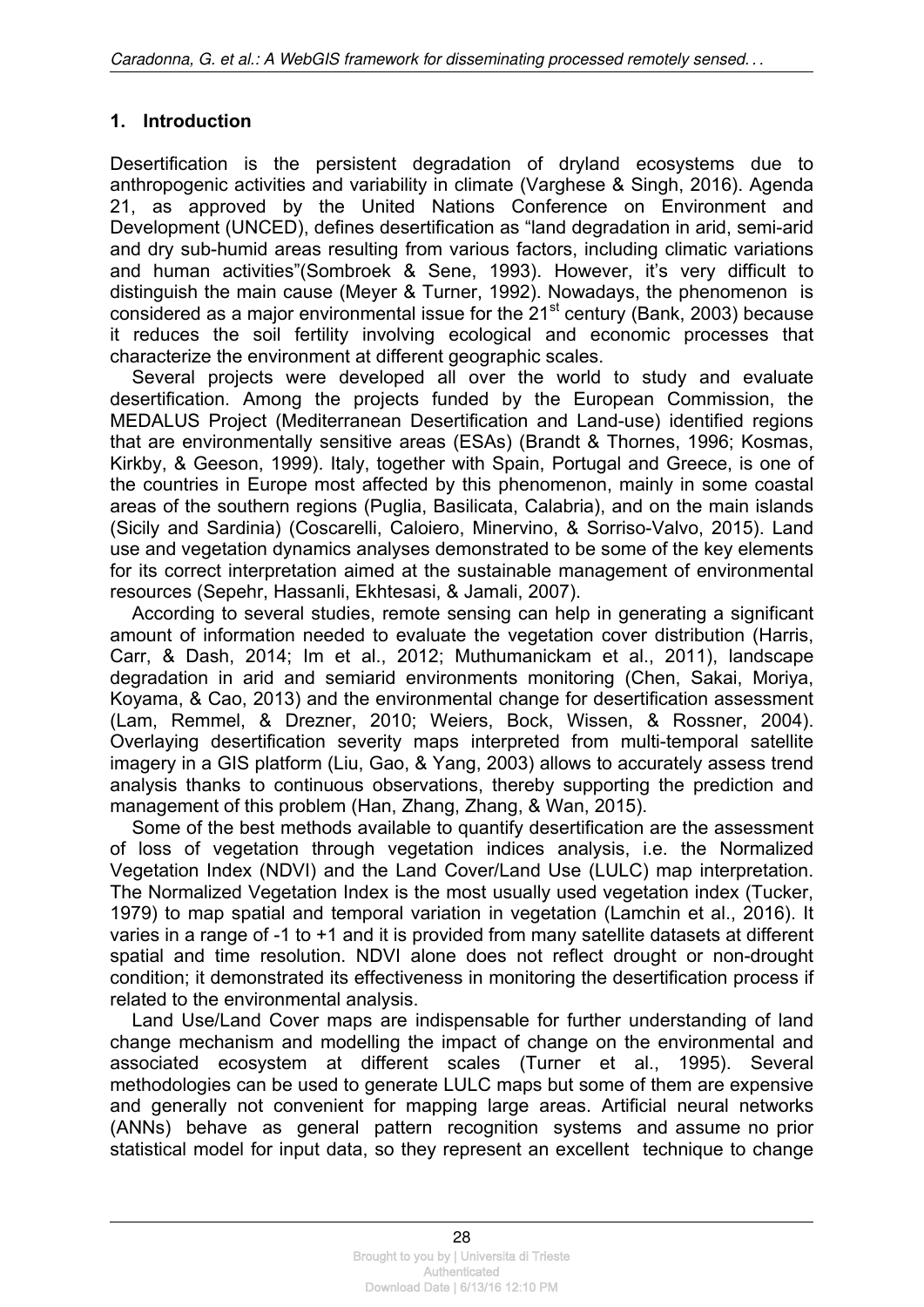detection analysis when no ground reference data are available for historic satellite imagery (Kavzoglu & Mather, 2003; Zhang & Foody, 2001).

Nevertheless, significant barriers in using satellite data for the interpretation of desertification phenomenon still persist, mainly due to difficulties in accessing and processing data.

Internet has become increasingly accessible and so the ways in which technicians seek data and information have changed dramatically over the years (Chang & Caneday, 2012). Among the Internet applications, Web-based spatial data services (WebGIS) opened a new generation of information channels. WebGIS has the potential to share data, providing easy access for users with limited GIS knowledge (Soto-Garcia, Del-Amor-Saavedra, Martin-Gorriz, & Martínez-Alvarez, 2013) and to assemble data and information customized for specific topics, supporting informed decision-making (Mathiyalagan, Grunwald, Reddy, & Bloom, 2005) (Orellana, Del Sagrado, & Del ÁGuila, 2011). Free Open Source Software (FOSS) are programs whose licenses give users the freedom to run and modify the program for any purpose. A comprehensive list of GIS-related FOSS can be found at http://opensourcegis.org/. According to Wheeler (1), FOSS reliability, performance, scalability, security and total cost of ownership are at least as good or better than its proprietary competition, and under certain circumstances, they are a superior alternative to their proprietary counterparts.

This study focuses on the development of a WebGIS to assist decision makers in monitoring land cover changes based on remote sensing and vector datasets. The system helps the user to get not only an overall picture of the study area with regard to the condition of vegetation over the cropping season but also warns against drought and other severe conditions. Multi-temporal LANDSAT satellite images were processed using the MLP feed-forward neural network method for the characterization of land use within two study areas of Foggia and Taranto (Apulia region, Italy). High temporal resolution satellite data (i. e SPOT VGT S10 NDVI) were selected to populate the WebGIS archive for a better interpretation of vegetation conditions and land cover transformations (Perovic et al., 2016; Sharma & Mishra, 2012). The database was set up by using PostgreSQL and PostGIS as geographic extension. The system was designed using a suite of free and open source software (FOSS) that accomplished all the implementation requirements, including QGIS as Geographic Information Systems (GIS) software, Apache and Geoserver as web server and Mapfish framework with the two components Openlayers and ExtJS, on the client side.

## **2. Data and methods**

Three different free available online datasets were downloaded for this work, respectively Landsat 5 and 7 scenes (Tab. 1-2), SPOT VGT NDVI time series for the period 1999 – 2013 and the Apulian Technical Cartography.

The chosen study area is Apulia Region (Southern Italy) (Fig. 1). In particular, the Normalized Vegetation Index (NDVI) maps had been shown for the whole region, while the LULC maps had been produced for two specific areas: Taranto province and Gargano area. Apulia is the most Eastern region of Italy overlooking the Adriatic and Ionian seas. The territory is mainly flat and hill. The greatest part of the territory (81.4%) is used for agriculture while forestry and semi-natural areas cover about 13.3% of the region (Zalidis, Stamatiadis, Takavakoglou, Eskridge, & Misopolinos, 2002; Van der Knijff, Jones, & Montanarella, 2000). Water bodies cover about 1.2%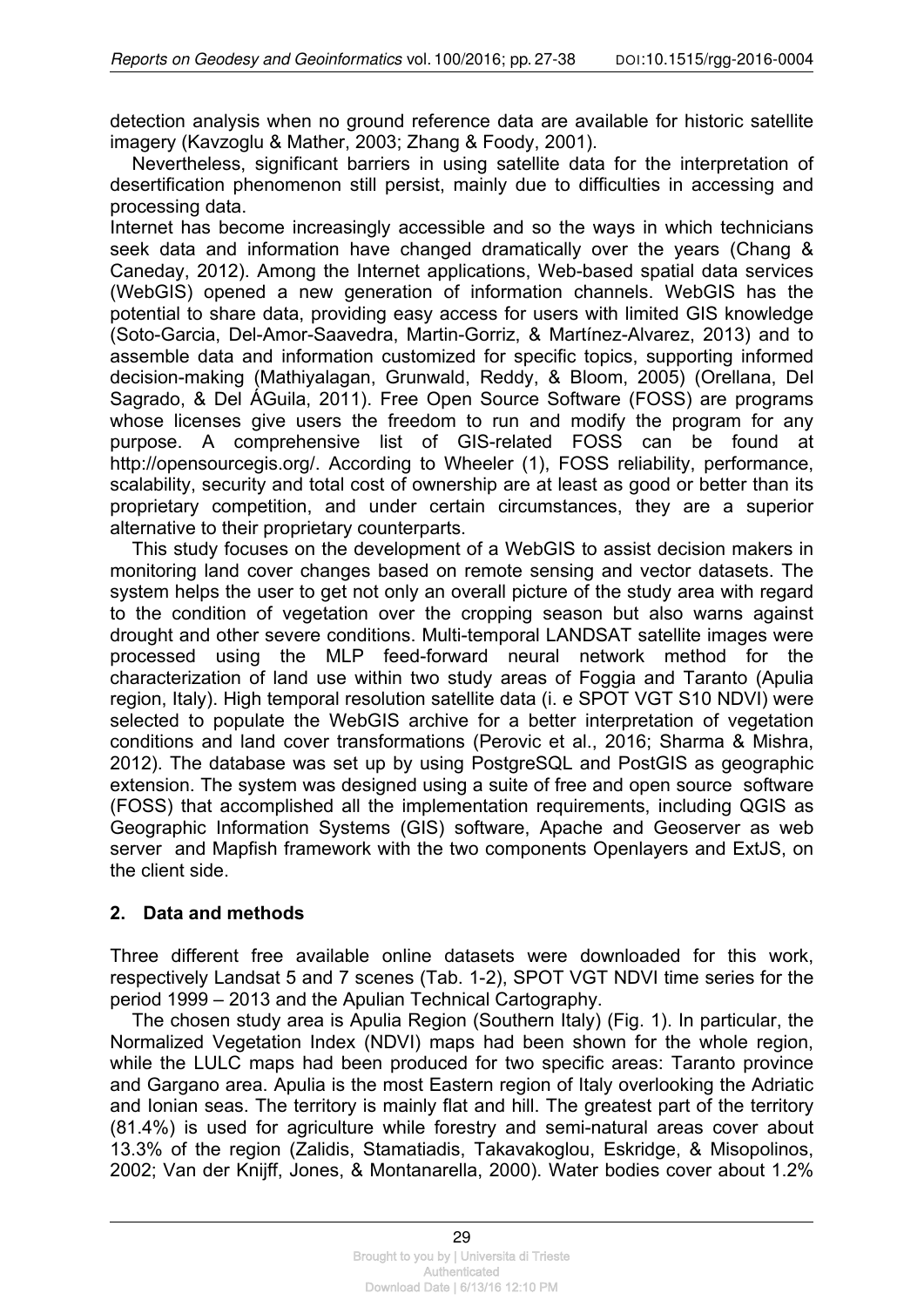of the territory including both natural lakes and artificial storage dams (Ladisa, Todorovic, & Trisorio Liuzzi, 2012). The site is characterized by Mediterranean heterogeneous climate with strong inter-annual variability and a marked annual seasonality. Rainfall is distributed quite irregularly over the year with an average minimum value of about 600 mm/year and peaks in the October-March semester (Balacco, Figorito, Tarantino, Gioia, & Iacobellis, 2015) even if in the last decades the extreme rain events are becoming more and more frequent.

LANDSAT data were downloaded from the USGS website (http://glovis.usgs.gov/) as Level 1 terrain corrected (L1T). The L1Tdata are available in GeoTiff format in WGS84 - UTM plane coordinates (Tarantino, Novelli, Aquilino, Figorito, & Fratino, 2015: Tucker, 1979). Level T1 processing includes radiometric correction, systematic geometric correction, precision correction using ground control chips and the use of a digital parallax correction due to local topographic relief (Figorito, Mancini, Novelli, & Tarantino, 2014).



Fig. 1. The study area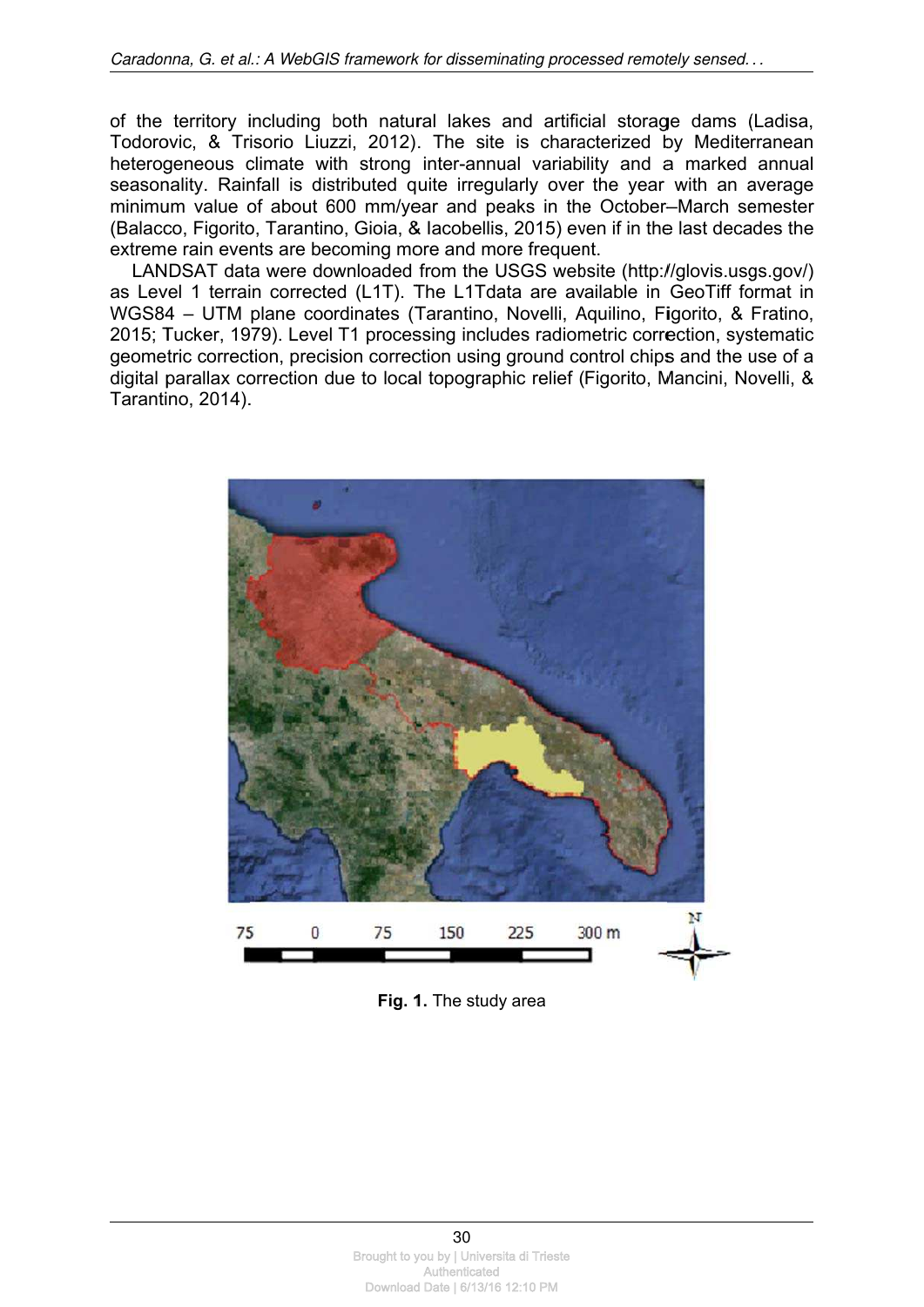| Scene id                            | Data          | Sensor | Cloud<br>cover % | Quality |
|-------------------------------------|---------------|--------|------------------|---------|
| LT51870321986234XXX01 22/08/1986 tm |               |        | 0                | 9       |
| LT51870321987109AAA02               | 19/04/1987 tm |        | 0                | 9       |
| LT51870322000241FUI00               | 28/08/2000 tm |        | 0                | 9       |
| LT51870322003265MTI01 22/09/2003 tm |               |        | 0                | 9       |
| LT51870322004236MTI00 23/08/2004 tm |               |        | 0                | 9       |
| LT51870322009201MOR00 20/07/2009 tm |               |        | 0                | 9       |
| LT51870322010236MOR00 24/08/2010 tm |               |        | 0                | 9       |
| LT51870322011191MOR00 10/07/2011 tm |               |        |                  | 9       |

|  | Tab. 2. LANDSAT 5-TM scenes used for LULC maps of Gargano area |  |  |  |  |
|--|----------------------------------------------------------------|--|--|--|--|
|--|----------------------------------------------------------------|--|--|--|--|

| Scene id                            | Data | Sensor | Cloud<br>cover % | Quality |
|-------------------------------------|------|--------|------------------|---------|
| LT51890311984179XXX06 27/06/1984 tm |      |        |                  | 9       |
| LT51890311987139XXX03 19/05/1987 tm |      |        |                  | 9       |
| LT51890312003199MTI03 18/07/2003 tm |      |        |                  | 9       |
| LT51890312009167MOR00 16/06/2009 tm |      |        |                  | 9       |
| LT51890312011173MOR00 22/06/2011 tm |      |        |                  | 9       |

#### **2.1. Satellite data processing**

Constructing an appropriate ANN model is a challenge for Land Cover/Land Use classification. Many crucial parameters, such as the number of hidden layers and hidden layer nodes, learning rates, momentum factor and training sites, have to be set up manually. The parameters have to be properly set up to find the global minimum of the error function instead of a local minimum. The number of hidden layer nodes has a significant impact on the classification accuracy. Too many hidden layer nodes will cause over-fitting of the model, while too few cannot identify the internal data structure (Hu & Weng, 2009).

As first step, images were radiometrically corrected. Using the post-launch calibration coefficients, the related data on surface reflectivity were converted into absolute forms as reflectance. Next, following the mosaicing and resizing (spatial/spectral) procedures, an atmospheric correction was undertaken on each data set. Lastly, to prepare for change detection analysis on multi-date LANDSAT images, the homogenization in a unique digital information content was required (Tarantino et al., 2015; Tan, San Lim, MatJafri, & Abdullah, 2012). In order to characterize thematic classes Minimum Mapping Units (MMU) of 900  $m^2$  (pixel area) were processed for classification (Fig. 3). Technical and Land Use cartography of 2006 (scale 1: 5000) and Google Earth data updated to 2011 were used as ground truth information for detecting the Regions Of Interest (ROI).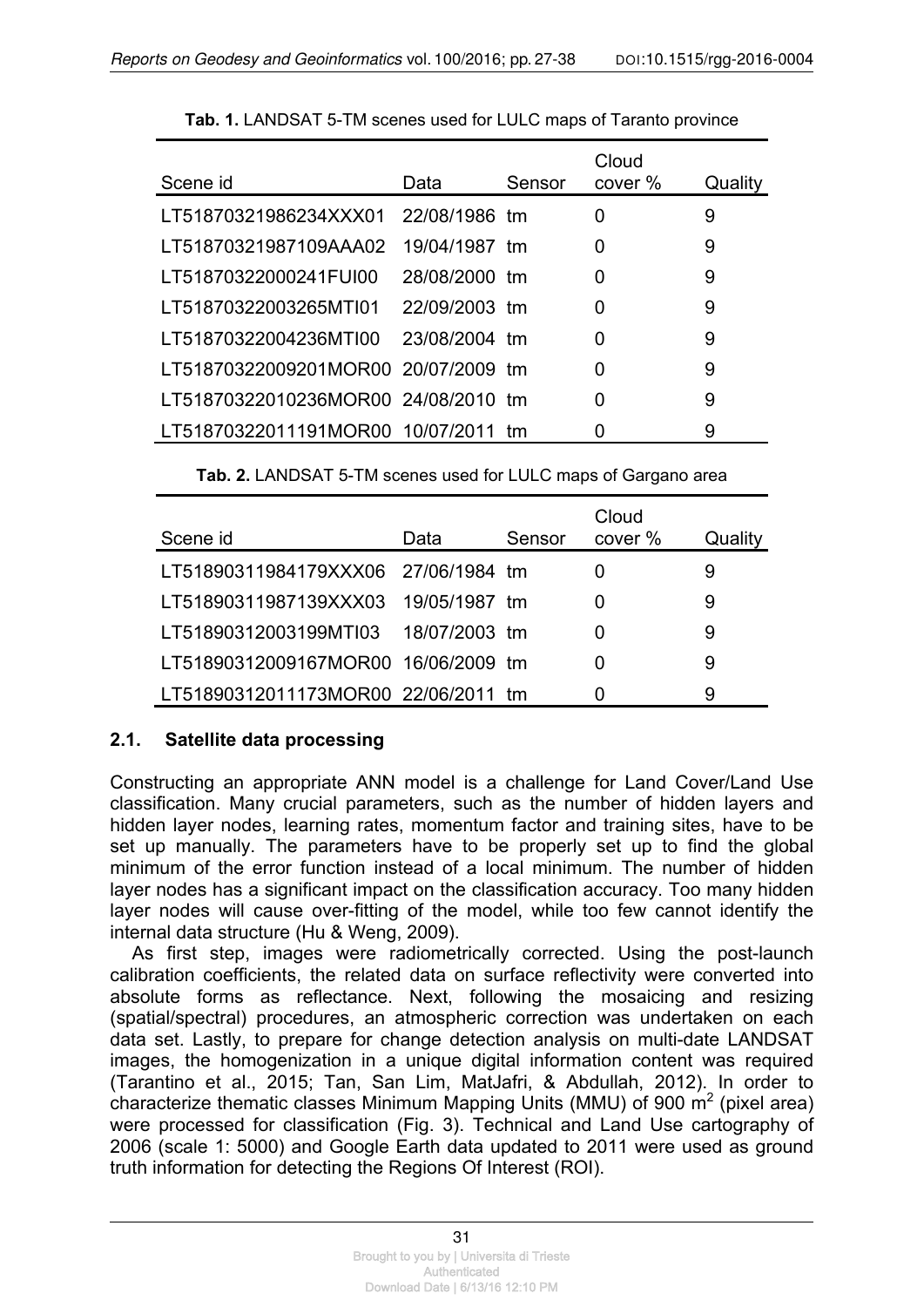The same procedure was implemented to obtain LULC maps for the second study area. As shown in Tab. 2 data are all LANDSAT 5 data except 01/05/2001 ETM + data.

The NDVI satellite data used in this study came from two instruments, Vegetation 1 and Vegetation 2, onboard of SPOT 4 and SPOT 5 satellites for the period 1999- 2013.

The VEGTATION (VGT) instrument includes four spectral bands in the blue, red, near infrared and shortwave-infrared spectral wavelengths: the red and NIR bands are usually used to characterize the vegetation and the blue band is used for atmospheric corrections. The orbit of the VGT sensor ensures daily global coverage of the Earth's surface with a 1-km footprint of the pixel in the ground. The Vlaamse Instelling voor Technologisch Onderzoek (VITO) routinely operates atmospheric and angular corrections of reflectance data from SPOT-4/ VGT-I and SPOT-5/VGTII, which results in two 10-day composite products (S10 and D10 data) delivered in a Plate Carrée projection (WGS84 ellipsoid), at a spatial resolution of 1/112° (Maisongrande, Duchemin, & Dedieu, 2004).

The acquisitions were compared pixel to pixel according to the criterion of maximum reflectance. To facilitate the publication of data on the WebGIS, it was necessary to transform the data set into the same map coordinates (WGS84 – UTM zone 33). Data were reprojected and resampled using a nearest neighbor operator within QGIS 2.8 software. The NDVI index was calculated for each pixel's digital number of each data using the linear relationship provided by VITO agency:

$$
NDVI(t)_{ij} = (DN(t)_{ij} \cdot a) + b
$$

where:  $NDVI(t)_{ij}$  and  $DN(t)_{ij}$  are the NDVI and DN at the time t and at ij coordinates;  $a = 0.004$ ;

 $b = -0.1$ .

The database was populated by Apulian Technical Cartography and external information sources using Web Map Services (WMS), such as OpenStreetMaps and National Institute of Statistics (ISTAT) maps.

## **2.2. The WebGis architecture components and functions**

The opportunity to consult complete multi-temporal remote sensing datasets is a noteworthy advantage. In fact, finding satellite imagery by non-expert users is often more difficult than gathering other geospatial data: not everyone knows where to find them, website providers request registration and the whole may be very long-lasting process (Caradonna, Figorito &Tarantino, 2015).

For these reasons, the current WebGIS application was developed paying attention to the following needs and peculiarities:

- large dimension raster maps visualization and management capabilities;
- optimal organization of cartographic resources for easy consultation;
- land use/land cover data maps download.

After comparing various popular WebGIS secondary development technologies, the following suite of Free Open Source Software was adopted in this case study (Fig. 2):

- QGIS 2.12.3 as GIS software;
- Apache 2.4 and Geoserver 2.8.3 as server and map server;
- Mapfish 1.2 as framework.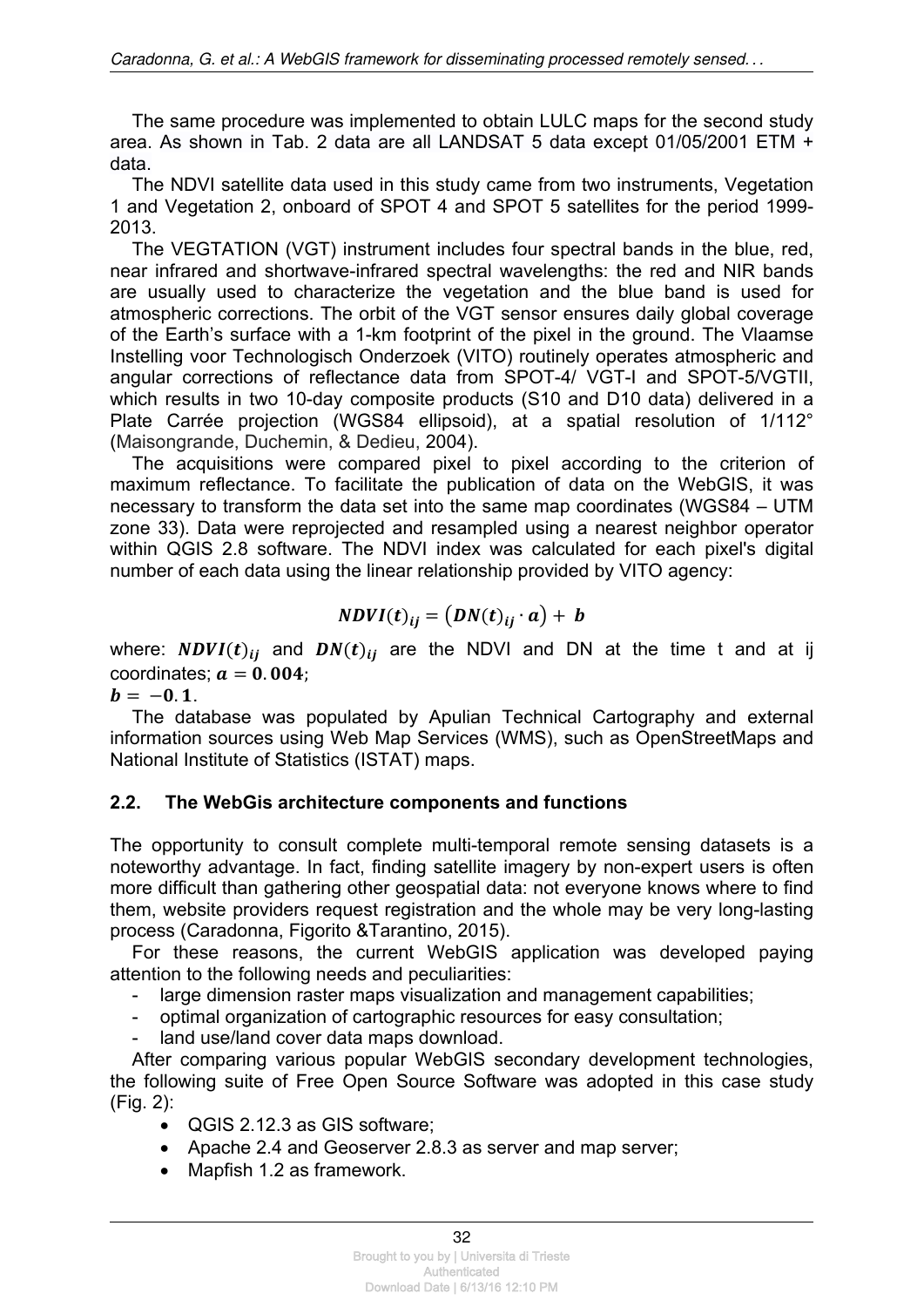

Fig. 2. WebGIS architecture.

The system collects a large quantity of heterogeneous data which can directly or indirectly be linked to a geographic location. For this purpose, PostgreSQL was chosen as object-relational DBMS to manage geographic data offering the function to process geometry and topology. It supports almost all SQL constructs, including subselections, transactions and user-defined types and functions. Lastly, its spatial extension PostGIS allows the use of PostgreSQL as a backend spatial database for Geographic Web-Based Spatial Information Solutions Information Systems.

User interaction was guaranteed by a client/server approach using standard HTTP language to provide a unique (therefore consistent) data repository and eliminate the need for the user to install special software to access the system (Simeoni, Floretta & Zatelli 2011).

The webGIS server side uses Apache 2.0 as web server and Geoserver as WMS/WFS-T server following the OGC's standard for raster and vector maps. Geoserver plays the role of providing web map services for the client, receiving a unified, standardized WFS and WMS request and return to multiple data formats. Moreover, it facilitates the release of map data, allowing users to update and insert data characteristics. The OGC web service (OWS) process request is constituted by the following steps (Fig 4):

- Parsing the HTTP request parameters: the program translates them into the  $\bullet$ corresponding object.
- Matching the service object, choosing proper service according to the request  $\bullet$ parameters.  $\ln$ this case the services  $of$ the request are: http://localhost:8080/geoserver/ Webgis/ wms?service= WMS&version=1.1.0 &request= GetMap&layers= Webgis:taranto\_1986&styles  $= 8$ bbox 643335.0.4463475.0.737745.0.4519455.0 &width=768& height=455&srs= EPSG:32633&format=application/openlayers.
- Executing the string org.geoserver.platform.Operation. The object uses Java  $\bullet$ reflection principle to implement the function call, so its need to create an array of function arguments.
- Returning the results to the client.  $\bullet$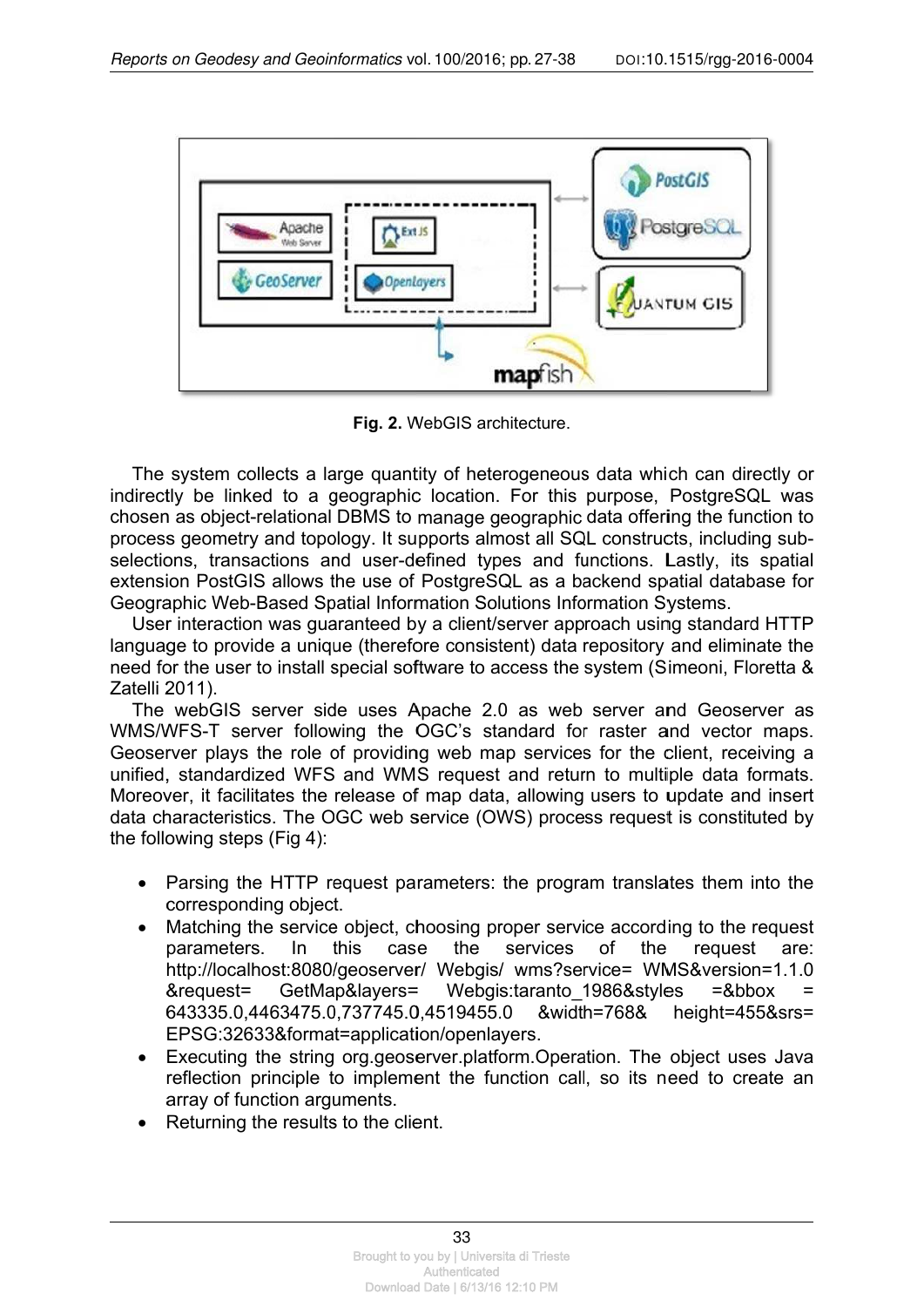The client side was written in JavaScript language using the Mapfish framework that combines OpenLayers and ExtJS (Simeoni, Zatelli & Floretta, 2014). The browser locally executes it without installing any software. Both server and client parts were customized by means of new Java and PHP scripts. Through MapFish final users can display maps using WMS and WFS services by directly connecting to PostGIS DBMS. Some data layers, originally in ESRI's shapefile format, were converted to tables in the PostgreSQL RDBMS using SQL statements (Fig. 5 - 6). This conversion was achieved using the shp2pgsql utility included as part of the PostGIS extension, allowing the selection of data projection. The resulting table contains all the shapefile attributes and the coordinates that define each feature.

The prototype was implemented following the Open Geospatial Consortium and the European INSPIRE directive with a free and accessible source code.

The user interface was divided in two frames: on the left, layers are organized into themes with a legend, and on the right a map viewer was located (Fig. 7). The features provided through the WebGIS were categorized in two layer typologies: vector, raster and PostgreSQL data layers and WMS services.

The resulted interactive WebGIS system allows common qualitative analysis of land cover transformations through the visualization of LULC maps (Fig. 8). The information can be displayed in a dedicated pop-up balloon. For this purpose, the metadata requests were managed in the system through the CSW standard: in this way, the service returns an XML service for displaying the requested information.



Fig. 3. Landsat data classification procedures

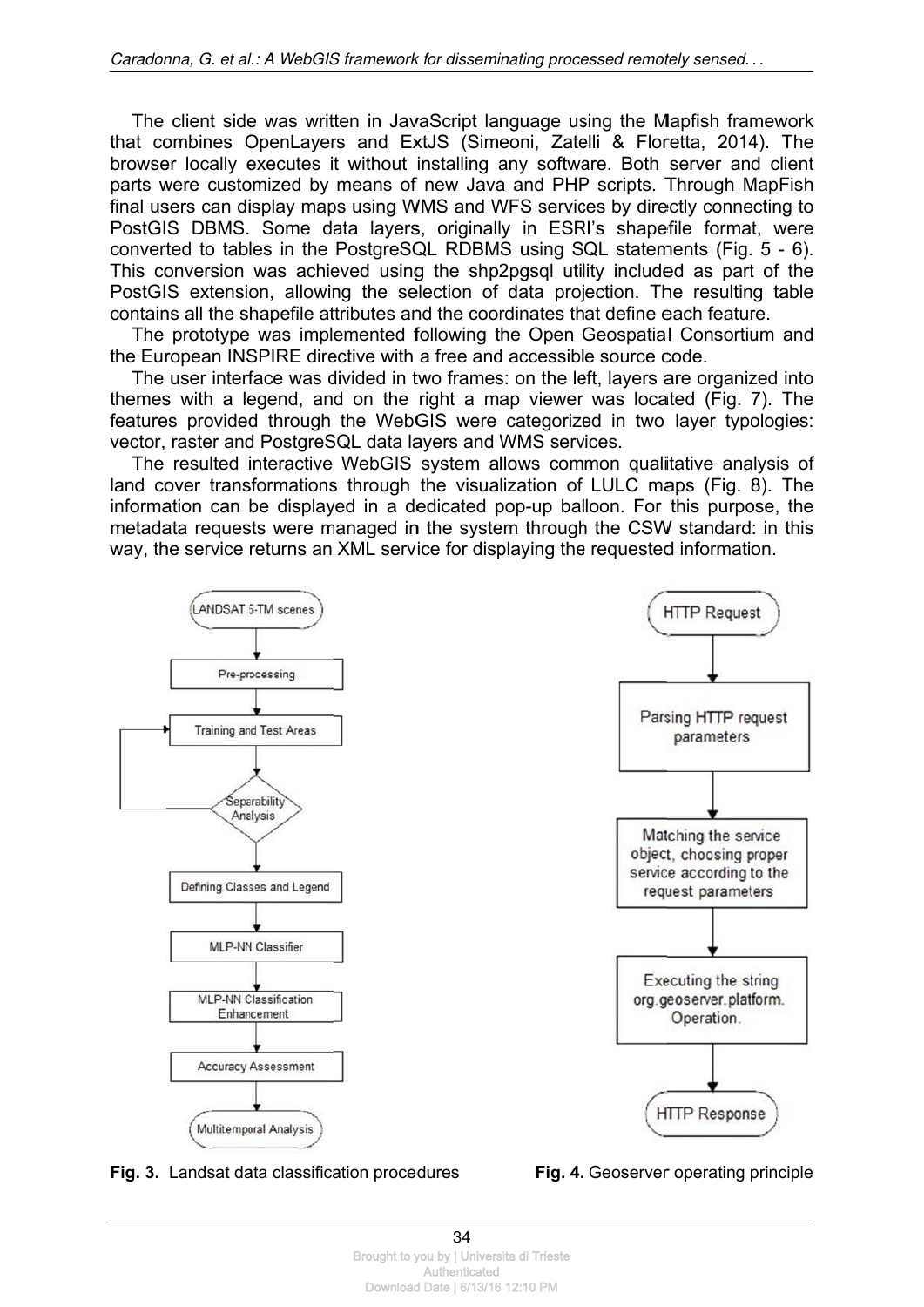| OL pane                                        |  |
|------------------------------------------------|--|
| -- Table: taranto 2004                         |  |
| -- DROP TABLE taranto 2004;                    |  |
| CREATE TABLE taranto 2004                      |  |
| 日(                                             |  |
| gid serial NOT NULL,                           |  |
| id numeric(10,0),                              |  |
| gridcode numeric(10,0),                        |  |
| "desc" character varying (30),                 |  |
| the_geom geometry (MultiPolygon, 4326),        |  |
| CONSTRAINT taranto 2004 pkey PRIMARY KEY (gid) |  |
|                                                |  |
| $-$ WITH (                                     |  |
| OIDS=FALSE                                     |  |
|                                                |  |
| ALTER TABLE taranto 2004                       |  |
| OWNER TO postgres;                             |  |
| -- Index: taranto 2004 the geom idx            |  |
| -- DROP INDEX taranto 2004 the geom idx;       |  |
| CREATE INDEX taranto 2004 the geom idx         |  |
| ON taranto 2004                                |  |
| USING gist                                     |  |
| (the geom);                                    |  |
|                                                |  |

|                      | aid<br>[PK] serial | <b>id</b> | gridcode | desc.           | the geom<br>numeric(10,0 numeric(10,0 character var geometry(Mr. |
|----------------------|--------------------|-----------|----------|-----------------|------------------------------------------------------------------|
| 1                    | ī.                 | í.        | ă.       | frutteti        | 0106000020E                                                      |
| $\overline{ }$       | $\overline{a}$     | ż         | £        |                 | Coperture w0106000020E                                           |
| 3                    | s                  | 3         | ġ.       |                 | Coperture v 0106000020E                                          |
| $\ddot{\phantom{a}}$ | ï                  | 4         | ö        |                 | Coperture v 0106000020E                                          |
| 5                    | s                  | 5         | é.       |                 | Coperture v.0106000020E                                          |
| 6                    | 6                  | é         | ë.       |                 | Coperture v 0106000020E                                          |
| $\overline{ }$       | T                  | Ŷ.        | è        |                 | Coperture v 0106000020E                                          |
| ä                    | ă                  | s         | ä.       | <b>Trutteti</b> | 0106000020E                                                      |
| 9                    | ä.                 | 9         | E        |                 | Coperture v 0106000020E                                          |
| 10                   | 10                 | 10        | ë        |                 | Conerture v 0104000020E                                          |
| 11                   | 11                 | 11        | ġ.       |                 | Aree edific 0106000020E                                          |
| 12                   | 12                 | $12^{-1}$ | 6        |                 | Coperture v 0106000020E                                          |
| 13                   | 13                 | 13        | ŧ.       | <b>Trutteti</b> | 0106000020E                                                      |
| 14                   | 14                 | 14        | ë        | Trutteti        | 0106000020E                                                      |
| 15                   | 15                 | 15        | ë        | frutteti        | 0106000020E                                                      |
| 16                   | 16                 | 16        | \$       |                 | Coperture v 0106000020E                                          |
| 17                   | 17                 | 17        | ė        |                 | Coperture v 0106000020E                                          |
| 18                   | 18                 | 38        | q.       |                 | Aree edificilinghoodof                                           |
| Scratch pad          |                    |           |          |                 |                                                                  |

#### **Fig. 5.** SQL statements to create a table shape file





**Fig. 7 .** WebGIS layout



Fig. 8. Land Use /Land Cover of the Taranto territory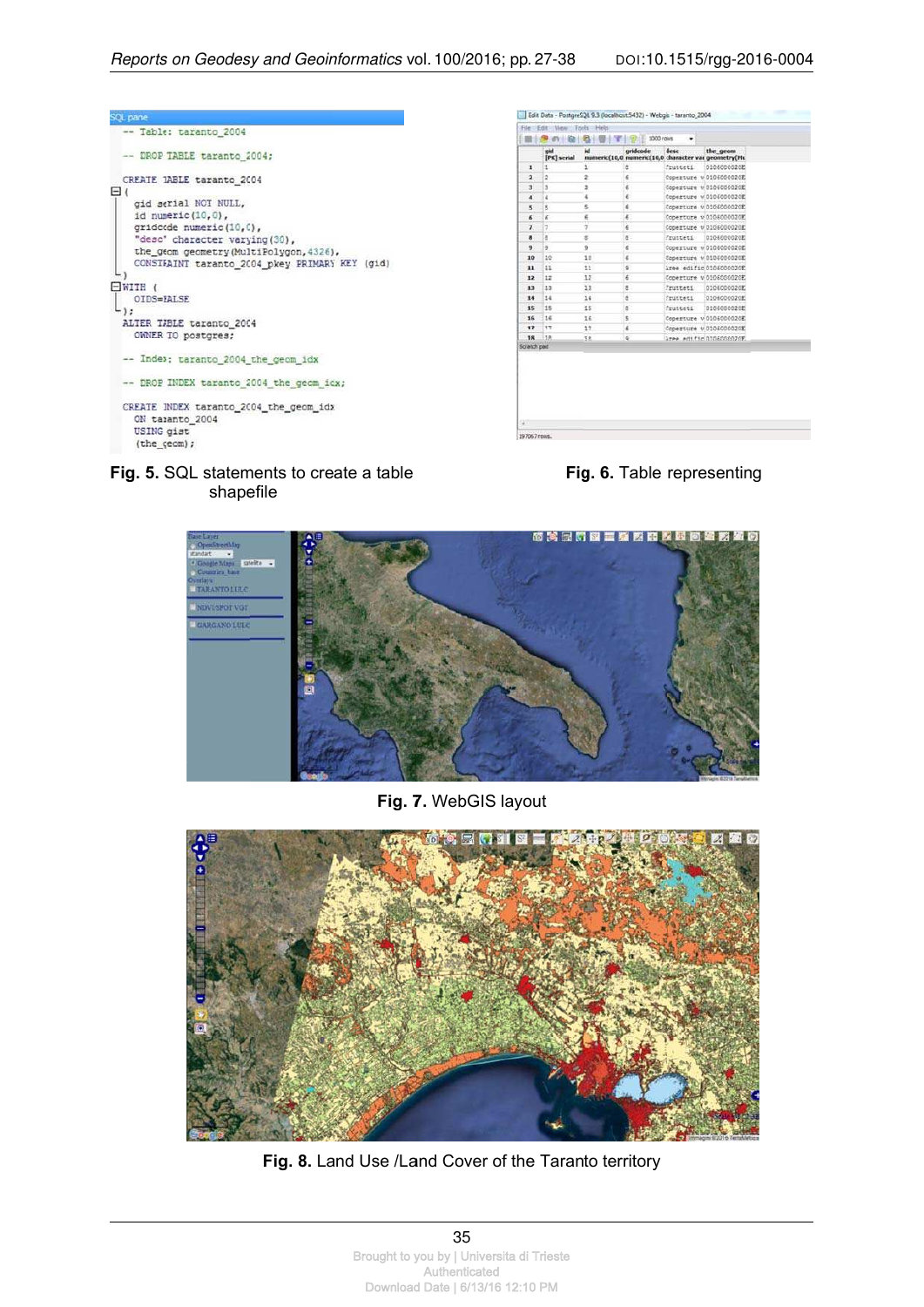### **3. Discussion and Conclusions**

The aim of this work was to develop a WebGIS for the dissemination of processed satellite data in order to monitor the land cover transformations in the Apulia region (Italy). The system was realized using only free softwares. Integrating open source standards Web service based applications to build spatial information systems is a promising alternative to solutions based on commercial products and provide unrestricted access to useful information that can help public professionals and the technicians. The system permits interactive analysis of vector and raster data models thanks to MapFISH framework. Future developments are related to the implementation of tools for geo-processing raster and vector data on the web and real-time components for the management of environmental emergencies.

#### **References**

- Balacco, G., Figorito, B., Tarantino, E., Gioia, A., & Iacobellis, V. (2015). Space–time LAI variability in Northern Puglia (Italy) from SPOT VGT data. *Environmental Monitoring and Assessment, 187*(7), 1-15.
- Bank, W. (2003). *Sustainable Development in a Dynamic World: Transforming Institutions, Growth, and Quality of Life*: Oxford University Press.
- Brandt, C. J., & Thornes, J. B. (1996). *Mediterranean desertification and land use*: John Wiley & Sons Ltd.

Caradonna, G., Figorito, B., & Tarantino, E. (2015). Sharing Environmental Geospatial Data Through an Open Source WebGIS. In *Computational Science and Its Applications--ICCSA 2015* (pp. 556-565). Springer International Publishing.

Chang, G., & Caneday, L. (2012). Web-Based GIS in Tourism Information Search: An analysis of the effect of socioeconomic characteristics on perception and behavior. *Loisir et Société/Society and Leisure, 35*(1), 155-174.

- Chen, W., Sakai, T., Moriya, K., Koyama, L., & Cao, C. (2013). Estimation of vegetation coverage in semi-arid sandy land based on multivariate statistical modeling using remote sensing data. *Environmental Modeling & Assessment, 18*(5), 547-558.
- Coscarelli, R., Caloiero, T., Minervino, I., & Sorriso-Valvo, M. (2015). Sensitivity to desertification of a high productivity area in Southern Italy. *Journal of Maps*, 1-9.
- Figorito, B., Mancini, F., Novelli, A., & Tarantino, E. (2014). Monitoring land cover changes at watershed scale using LANDSAT imagery. Score@Poliba.
- Han, L., Zhang, Z., Zhang, Q., & Wan, X. (2015). Desertification assessments in the Hexi corridor of northern China's Gansu Province by remote sensing. *Natural Hazards, 75*(3), 2715-2731.
- Harris, A., Carr, A., & Dash, J. (2014). Remote sensing of vegetation cover dynamics and resilience across southern Africa. *International Journal of Applied Earth Observation and Geoinformation, 28*, 131-139.
- Hu, X., & Weng, Q. (2009). Estimating impervious surfaces from medium spatial resolution imagery using the self-organizing map and multi-layer perceptron neural networks. *Remote Sensing of Environment, 113*(10), 2089-2102. Retrieved from http://www.sciencedirect.com/science/article/pii/S0034425709001655
- Im, J., Jensen, J. R., Jensen, R. R., Gladden, J., Waugh, J., & Serrato, M. (2012). Vegetation cover analysis of hazardous waste sites in Utah and Arizona using hyperspectral remote sensing. *Remote Sensing, 4*(2), 327-353.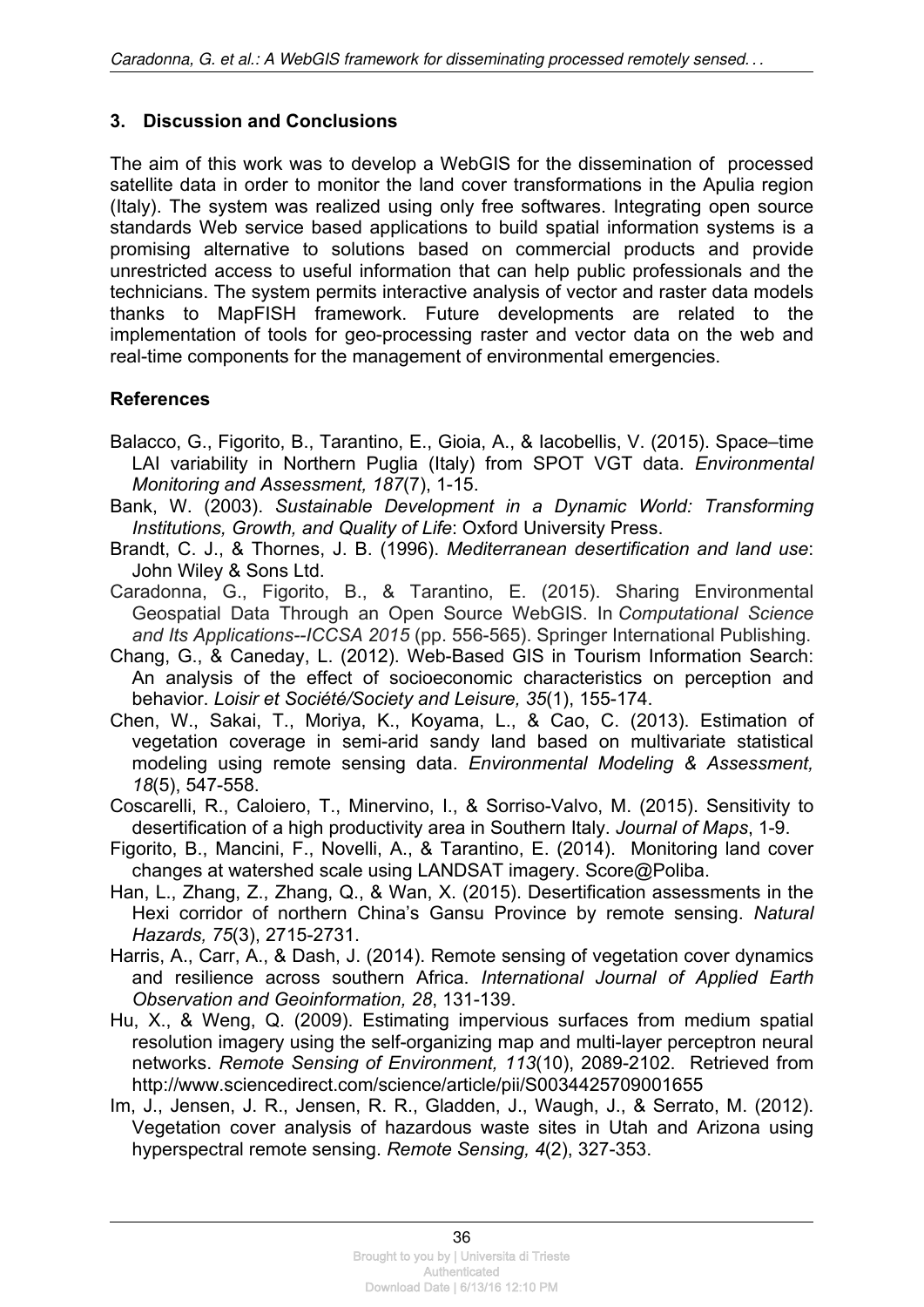Kavzoglu, T., & Mather, P. (2003). The use of backpropagating artificial neural networks in land cover classification. *International journal of remote sensing, 24*(23), 4907-4938.

Kosmas, C., Kirkby, M. J., & Geeson, N. (1999). *The Medalus Project: Mediterranean Desertification and Land Use: Manual on Key Indicators of Desertification and Mapping Environmentally Sensitive Areas to Desertification*: Directorate-General Science, Research and Development.

Ladisa, G., Todorovic, M., & Trisorio Liuzzi, G. (2012). A GIS-based approach for desertification risk assessment in Apulia region, SE Italy. *Physics and Chemistry of the Earth, Parts A/B/C, 49*, 103-113.

doi:http://dx.doi.org/10.1016/j.pce.2011.05.007

- Lam, D. K., Remmel, T. K., & Drezner, T. D. (2010). Tracking Desertification in California Using Remote Sensing: A Sand Dune Encroachment Approach. *Remote Sensing, 3*(1), 1-13.
- Lamchin, M., Lee, J.-Y., Lee, W.-K., Lee, E. J., Kim, M., Lim, C.-H., Kim, S.-R. (2016). Assessment of land cover change and desertification using remote sensing technology in a local region of Mongolia. *Advances in Space Research, 57*(1), 64-77.
- Liu, Y., Gao, J., & Yang, Y. (2003). A holistic approach towards assessment of severity of land degradation along the Great Wall in Northern Shaanxi Province, China. *Environmental Monitoring and Assessment, 82*(2), 187-202.
- Maisongrande, P., Duchemin, B., & Dedieu, G. (2004). VEGETATION/SPOT: an operational mission for the Earth monitoring; presentation of new standard products. *International Journal of Remote Sensing*, *25*(1), 9-14.
- Mathiyalagan, V., Grunwald, S., Reddy, K., & Bloom, S. (2005). A WebGIS and geodatabase for Florida's wetlands. *Computers and electronics in agriculture, 47*(1), 69-75.
- Meyer, W. B., & Turner, B. L. (1992). Human population growth and global landuse/cover change. *Annual review of ecology and systematics, 23*, 39-61.
- Muthumanickam, D., Kannan, P., Kumaraperumal, R., Natarajan, S., Sivasamy, R., & Poongodi, C. (2011). Drought assessment and monitoring through remote sensing and GIS in western tracts of Tamil Nadu, India. *International journal of remote sensing, 32*(18), 5157-5176.
- Orellana, F. J., Del Sagrado, J., & Del ÁGuila, I. M. (2011). SAIFA: A web-based system for Integrated Production of olive cultivation. *Computers and electronics in agriculture, 78*(2), 231-237.
- Perovic, V., Jaramaz, D., Zivotic, L., Cakmak, D., Mrvic, V., Milanovic, M., & Saljnikov, E. (2016). Design and implementation of WebGIS technologies in evaluation of erosion intensity in the municipality of NIS (Serbia). *Environmental Earth Sciences, 75*(3), 1-12.
- Sepehr, A., Hassanli, A., Ekhtesasi, M., & Jamali, J. (2007). Quantitative assessment of desertification in south of Iran using MEDALUS method. *Environmental Monitoring and Assessment, 134*(1-3), 243-254. Retrieved from http://link.springer.com/article/10.1007%2Fs10661-007-9613-6
- Sharma, S. A., & Mishra, S. (2012). Web-GIS based monitoring of vegetation using NDVI profiles. *Journal of Geomatics, 6*(2), 109-112.
- Simeoni, L., Floretta, C., & Zatelli, P. (2011). Spatial database and web-GIS for managing and validating river embankment monitoring data. In *Proc. of the 8th International Symposium on Field Measurements in Geomechanics*.